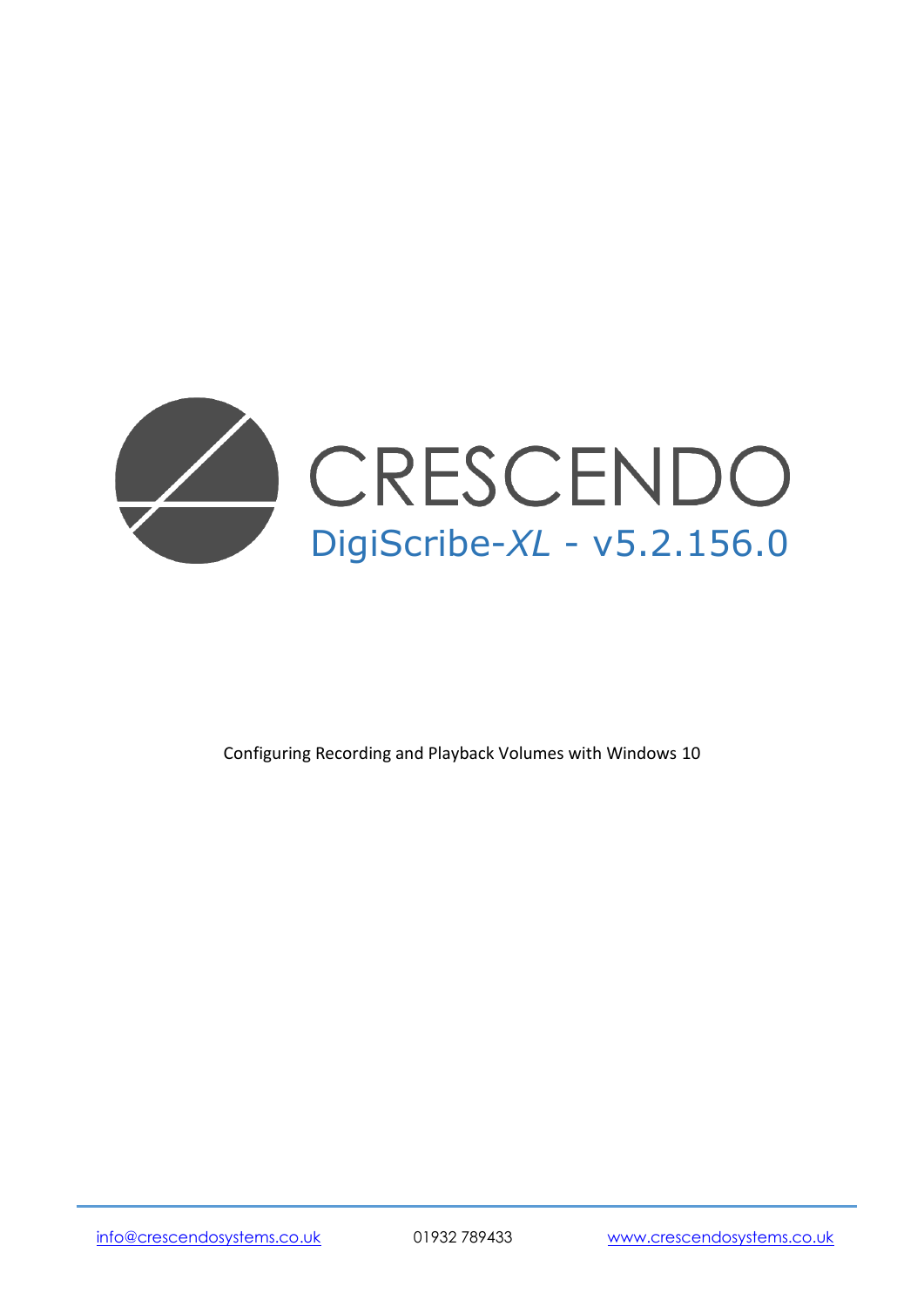All devices used for recording and playback supplied by Crescendo are USB devices.

These devices should always be plugged into the rear of a computer as the USB sockets located at the front of a computer do not always supply enough power to run these devices correctly:



The only exception is a headset with a 3.5mm connector, this can be plugged into the front or rear of the computer as long as it is plugged into the correct socket usually shown in green:



Or with a headset symbol:

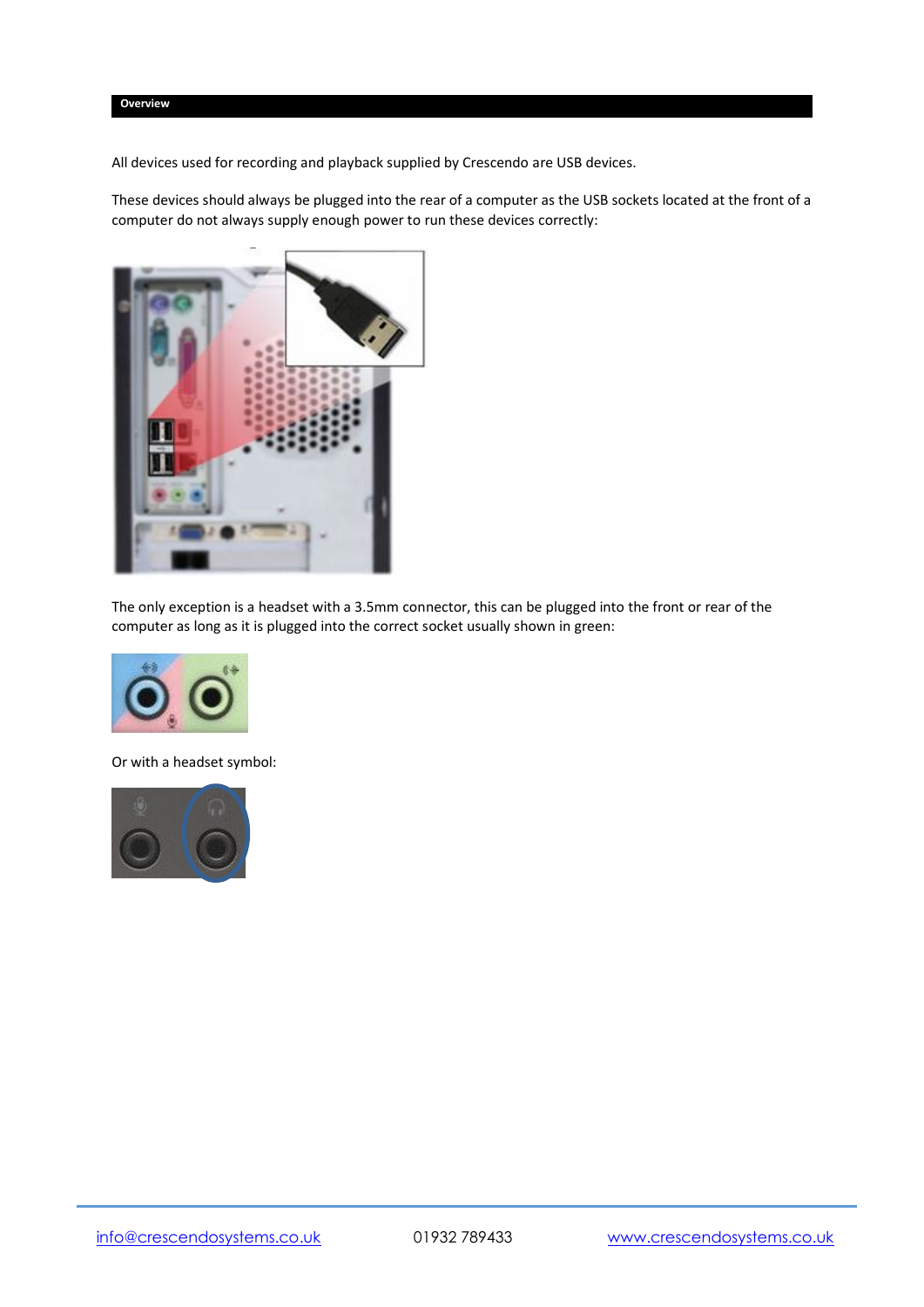## **Connecting USB Devices**

Plug in the USB device supplied with the dictation system and allow Microsoft Windows to install the hardware

Once the installation is complete you should be notified:

 $\ddot{\mathbf{v}}$ Setting up a device We're setting up 'RM-4010P'.

 $\ddot{\mathbf{v}}$ Device is ready 'RM-4010P' is set up and ready to go.

*If for any reason the installation is unsuccessful you should restart your computer and allow Microsoft Windows to start the installation again, if the installation is not started again after restarting the computer unplug the device and then plug it in again.*

In the following steps an Olympus RM device is being used, please note if you have a Philips device it will be shown slightly different within the playback and recording area:

Philips Playback Device:

Philips Recording Device:



Microphone SpeechMike III **Default Device** 

**Speakers** SpeechMike III Default Device

If you are adjusting levels for a headset you may find it is listed as one of several devices as the internal sound card is can differ among manufacturers.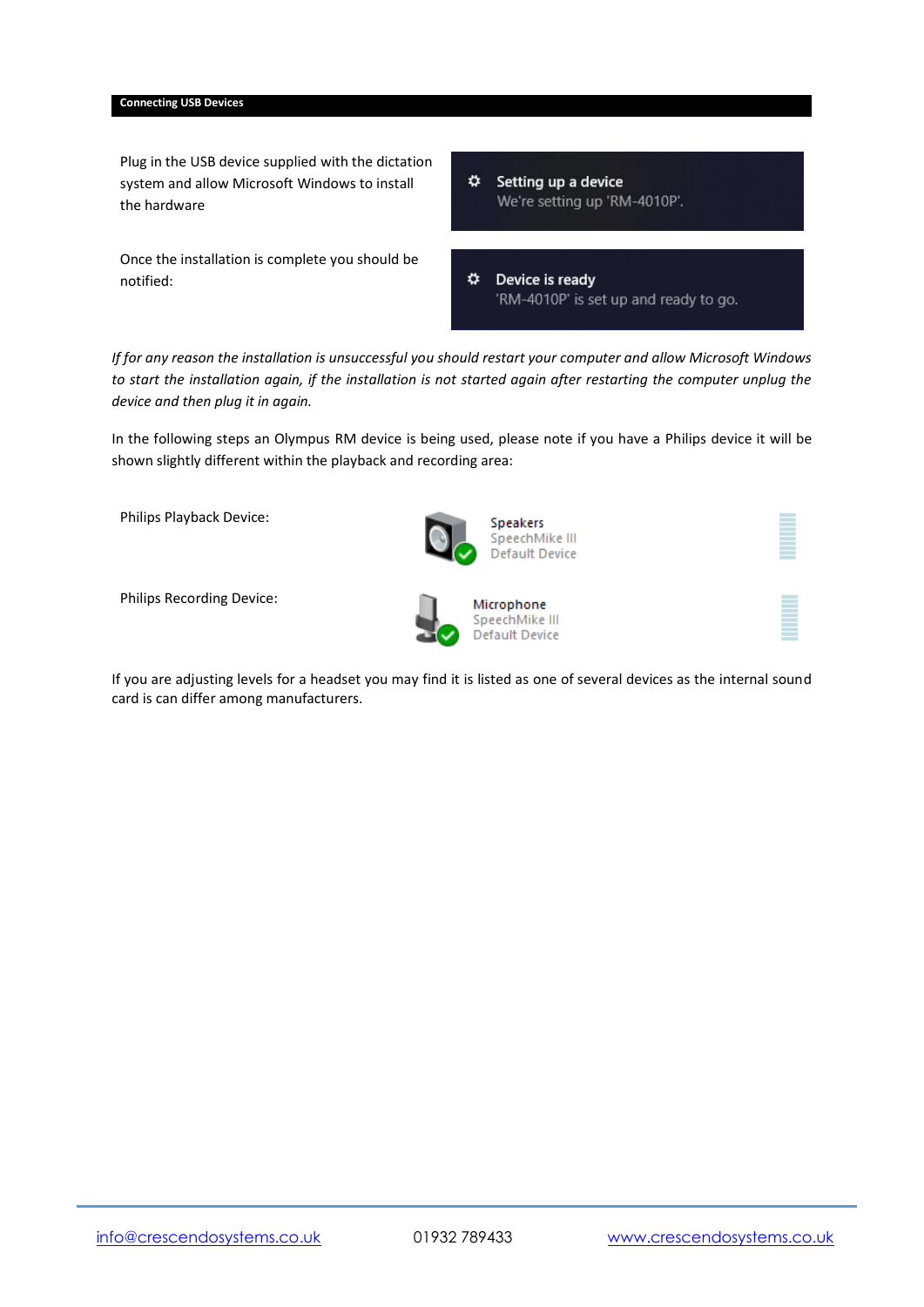Right-click on the Speaker icon in the System Tray and select **Open Sound Settings**:



Once **Sound Settings** is open select **Sound Control Panel** in the top right of the Window;



Microphone privacy settings

Ease of Access audio settings

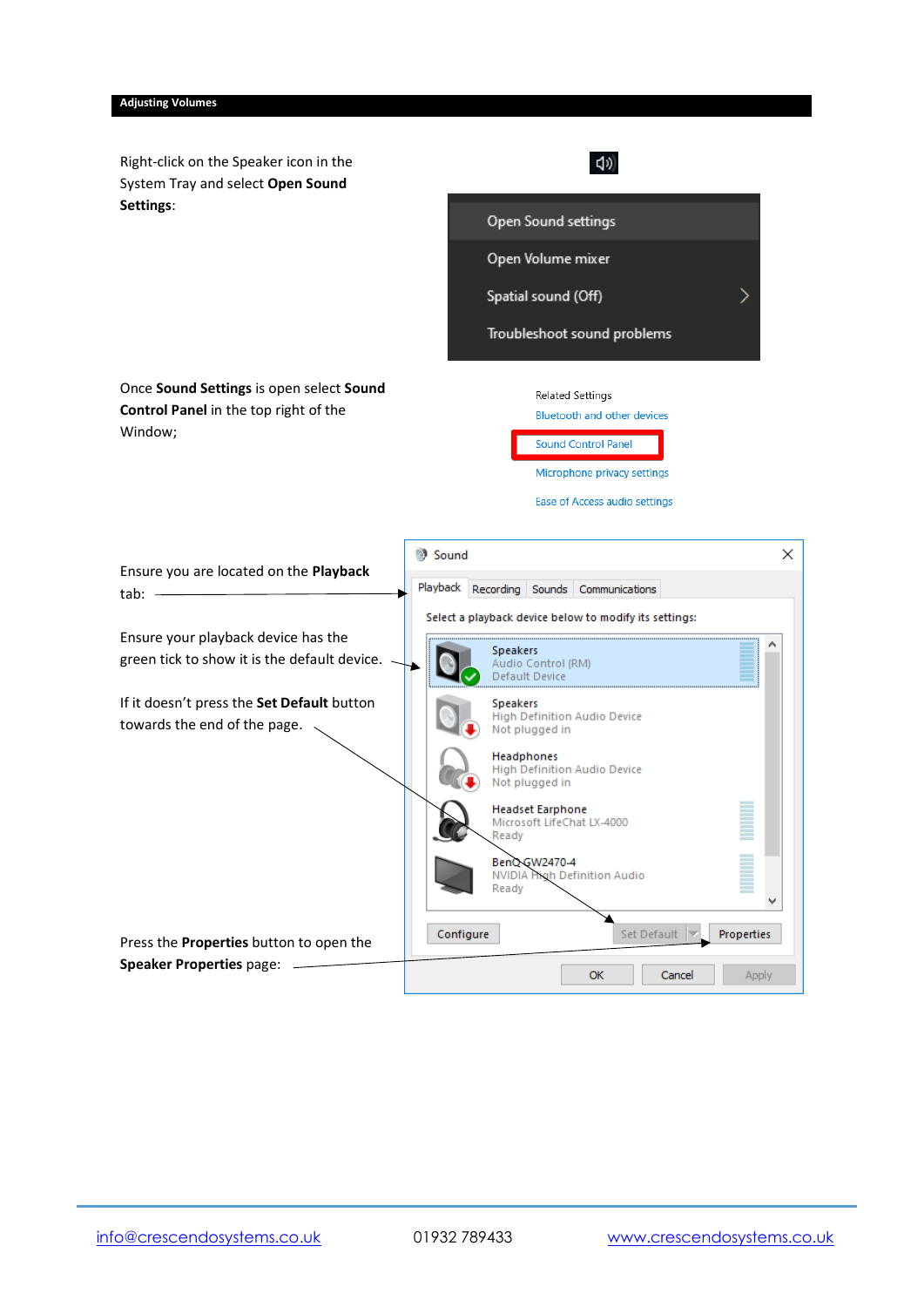Once the **Speaker Properties** box is open set the playback level to approximately 60, then click **Apply** and **OK**:



tab: -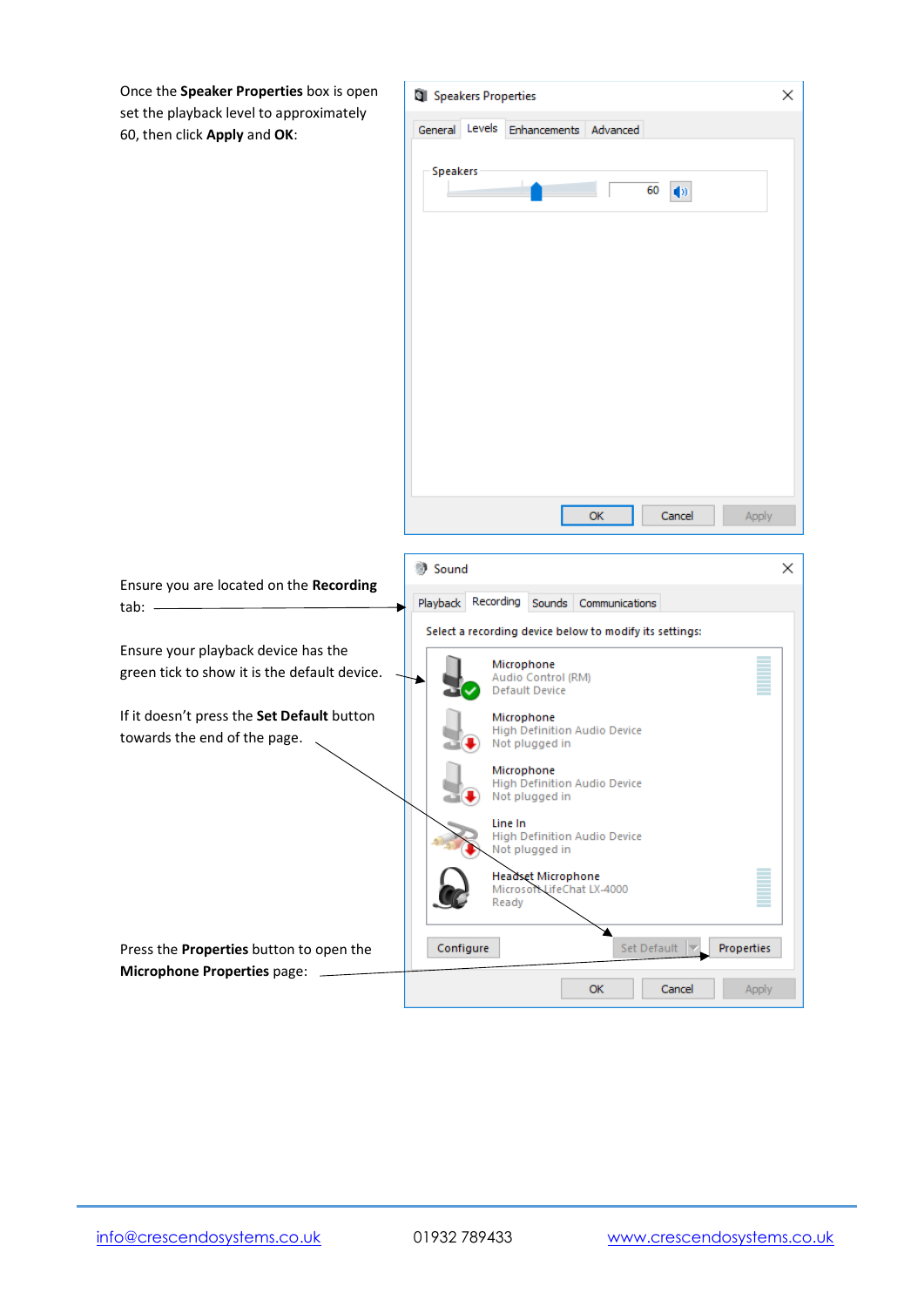Once the **Microphone Properties** box is open set the recording level to approximately 46, then click **Apply** and **OK**:



Once you have applied the settings you should test the recording and/or playback, if the levels are not as desired you can adjust them again accordingly.